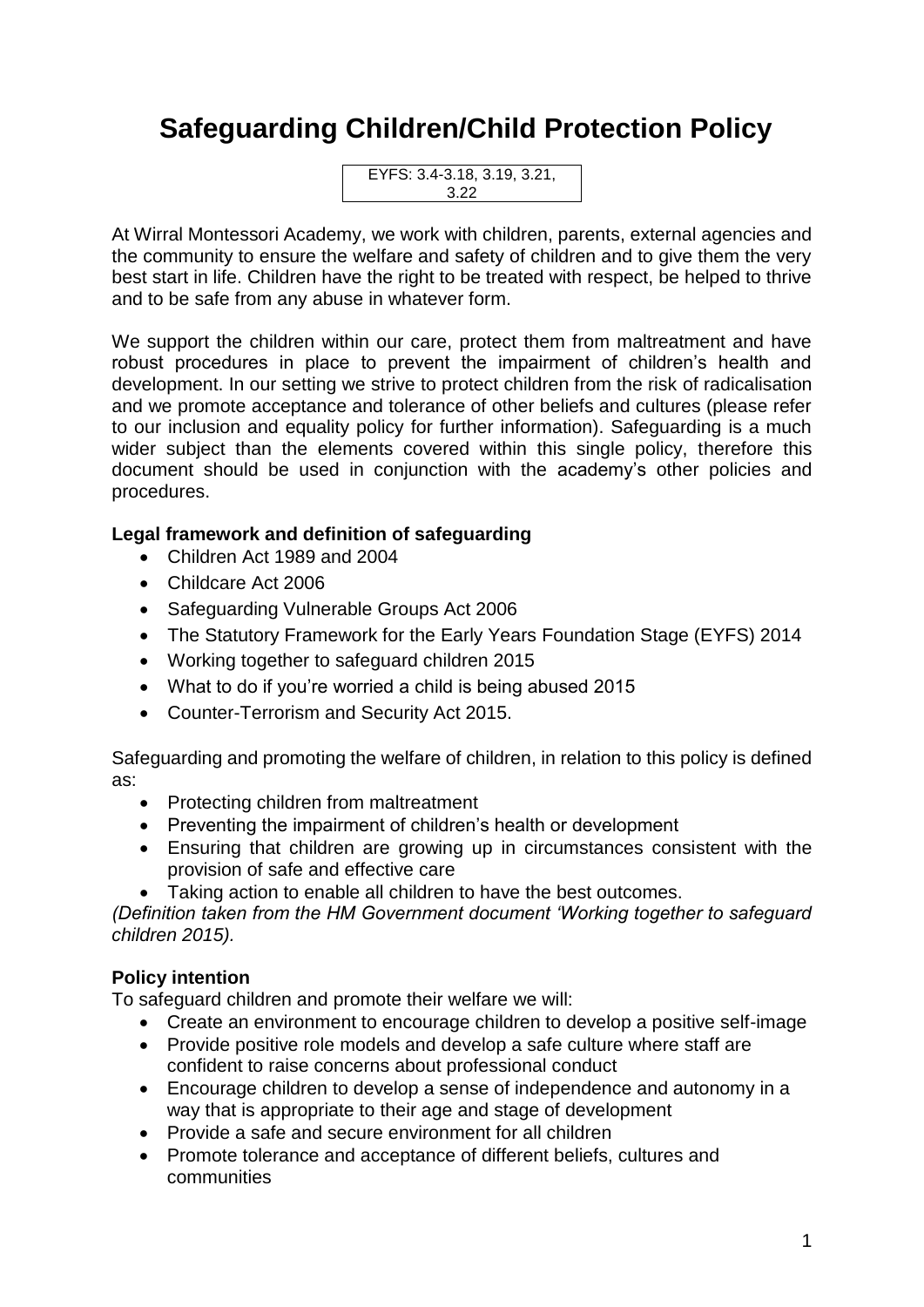- Help children to understand how they can influence and participate in decision-making and how to promote British values through play, discussion and role modelling
- Always listen to children
- Provide an environment where practitioners are confident to identify where children and families may need intervention and seek the help they need
- Share information with other agencies as appropriate.

The academy is aware that abuse does occur in our society and we are vigilant in identifying signs of abuse and reporting concerns. Our practitioners have a duty to protect and promote the welfare of children. Due to the many hours of care we are providing, staff may often be the first people to identify that there may be a problem. They may well be the first people in whom children confide information that may suggest abuse or to spot changes in a child's behaviour which may indicate abuse.

Our prime responsibility is the welfare and well-being of each child in our care including children who may be at risk of increased vulnerability due to a special educational need.

# **Effective assessment of the need for early help**

Local agencies should work together to put processes in place for the effective assessment of the needs of individual children who may benefit from early help services.

Children and families may need support from a wide range of local agencies.

Where a child and family would benefit from coordinated support from more than one agency (e.g. education, health, housing, police) there should be an inter-agency assessment. These early help assessments, such as the Common Assessment Framework, should identify what help the child and family require to prevent needs escalating to a point where intervention would be needed via a statutory assessment under the Children Act 1989.

The early help assessment should be undertaken by a lead professional who should provide support to the child and family, act as an advocate on their behalf and coordinate the delivery of support services. The lead professional role could be undertaken by a General Practitioner (GP), family support worker, teacher, health visitor and/or special educational needs coordinator. Decisions about who should be the lead professional should be taken on a case by case basis and should be informed by the child and their family.

For an early help assessment to be effective:

- the assessment should be undertaken with the agreement of the child and their parents or carers. It should involve the child and family as well as all the professionals who are working with them;
- a teacher, GP, health visitor, early years' worker or other professional should be able to discuss concerns they may have about a child and family with a social worker in the local authority. Local authority children's social care should set out the process for how this will happen; and
- if parents and/or the child do not consent to an early help assessment, then the lead professional should make a judgement as to whether, without help, the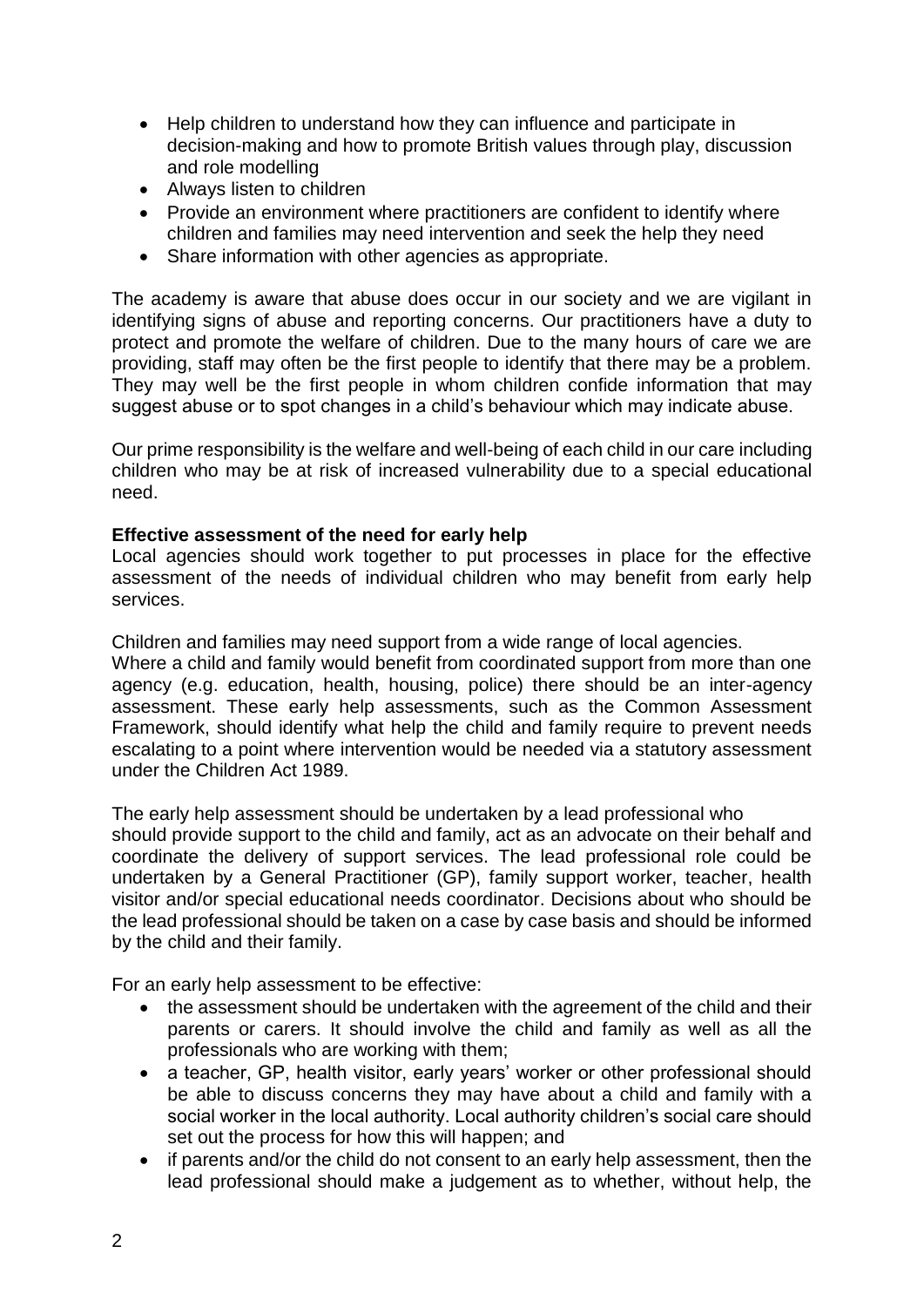needs of the child will escalate. If so, a referral into local authority children's social care may be necessary.

If at any time it is considered that the child may be a child in need as defined in the Children Act 1989, or that the child has suffered significant harm or is likely to do so, a referral should be made immediately to local authority children's social care. This referral can be made by any professional.

*Working together to safeguard children 2015*

# **Special Educational Needs and Disability code of practice**

The academy has regard to the statutory guidance set out in the Special Educational Needs and Disability code of practice (DFE 2015) to identify, assess and make provision for children's special educational needs.

As such we believe we have a duty to the children, parents and staff to act quickly and responsibly in any instance that may come to our attention. This includes sharing information with any relevant agencies such as local authority services for children's social care, health professionals or the police. All staff will work with other agencies in the best interest of the child, including as part of a multi-agency team, where needed.

The academy aims to:

- Keep the child at the centre of all we do
- Ensure staff are trained right from induction to understand the child protection and safeguarding policy and procedures, are alert to identify possible signs of abuse, understand what is meant by child protection and are aware of the different ways in which children can be harmed, including by other children through bullying or discriminatory behaviour
- Be aware of the increased vulnerability of children with Special Educational Needs and Disabilities (SEND) and other vulnerable or isolated families and children
- Ensure staff understand how to recognise early indicators of potential radicalisation and terrorism threats and act on them appropriately in line with national and local procedures
- Ensure that all staff feel confident and supported to act in the best interest of the child, share information and seek the help that the child may need
- Ensure that all staff are familiar and updated regularly with child protection training and procedures and kept informed of changes to local/national procedures, including thorough annual safeguarding newsletters and updates
- Make any child protection referrals in a timely way, sharing relevant information as necessary in line with procedures set out by the local Safeguarding Children Board
- Make any referrals relating to extremism to the police (or the Government helpline) in a timely way, sharing relevant information as appropriate
- Ensure that information is shared only with those people who need to know in order to protect the child and act in their best interest
- Keep the setting safe online using appropriate filters, checks and safeguards, monitoring access at all times
- Ensure that children are never placed at risk while in the charge of academy staff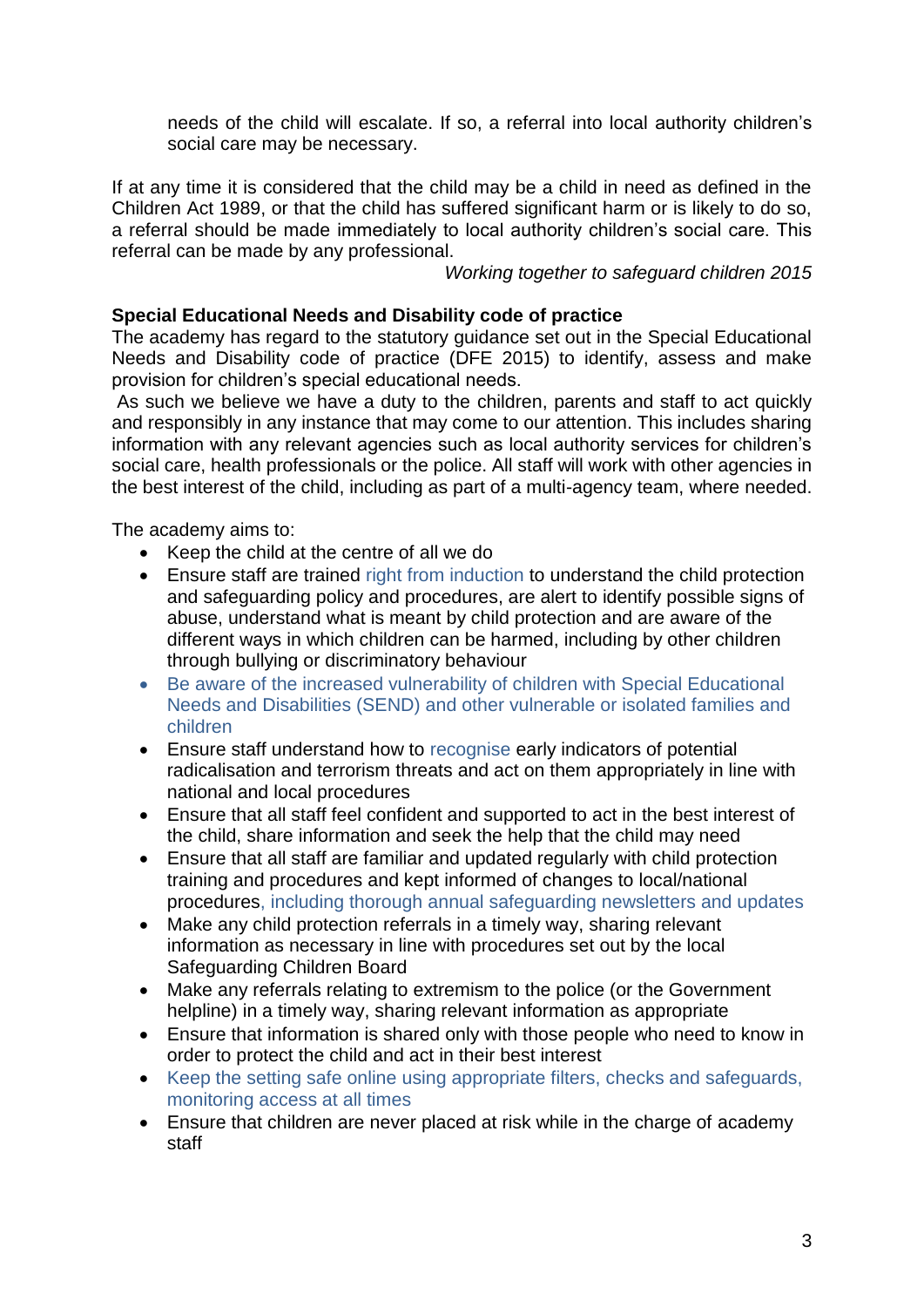- Identify changes in staff behaviour and act on these as per the Staff Behaviour Policy
- Take any appropriate action relating to allegations of serious harm or abuse against any person working with children or working on the academy premises including reporting such allegations to Ofsted and other relevant authorities
- Ensure parents are fully aware of child protection policies and procedures when they register with the academy and are kept informed of all updates when they occur
- Regularly review and update this policy with staff and parents where appropriate and make sure it complies with any legal requirements and any guidance or procedures issued by the local Safeguarding Children Board.

We will support children by offering reassurance, comfort and sensitive interactions. We will devise activities according to individual circumstances to enable children to develop confidence and self-esteem within their peer group and support them to learn how to keep themselves safe.

# **Types of abuse and particular procedures followed**

Abuse and neglect are forms of maltreatment of a child. Somebody may abuse or neglect a child by harming them or by failing to act to prevent harm. Children may be abused within a family, institution or community setting by those known to them or a stranger. This could be an adult or adults, another child or children.

*What to do if you're worried a child is being abused (advice for practitioners) 2015.*

The signs and indicators listed below may not necessarily indicate that a child has been abused, but will help us to recognise that something may be wrong, especially if a child shows a number of these symptoms or any of them to a marked degree.

# **Indicators of child abuse**

- Failure to thrive and meet developmental milestones
- Fearful or withdrawn tendencies
- Aggressive behaviour
- Unexplained injuries to a child or conflicting reports from parents or staff
- Repeated injuries
- Unaddressed illnesses or injuries
- Significant changes to behaviour patterns.

We are aware that peer on peer abuse does take place, so we include children in our policies when we talk about potential abusers. This may take the form of bullying, physically hurting another child, emotional abuse, or sexual abuse. We will report this in the same way as we do for adults abusing children, and will take advice from the appropriate bodies on this area.

# **Recording suspicions of abuse and disclosures**

Staff should make an objective record of any observation or disclosure, supported by the academy manager or Designated Safeguarding Co-ordinator<sup>1</sup> (DSCO). This record should include:

1

 $1$  Referred to in the EYFS as a lead practitioner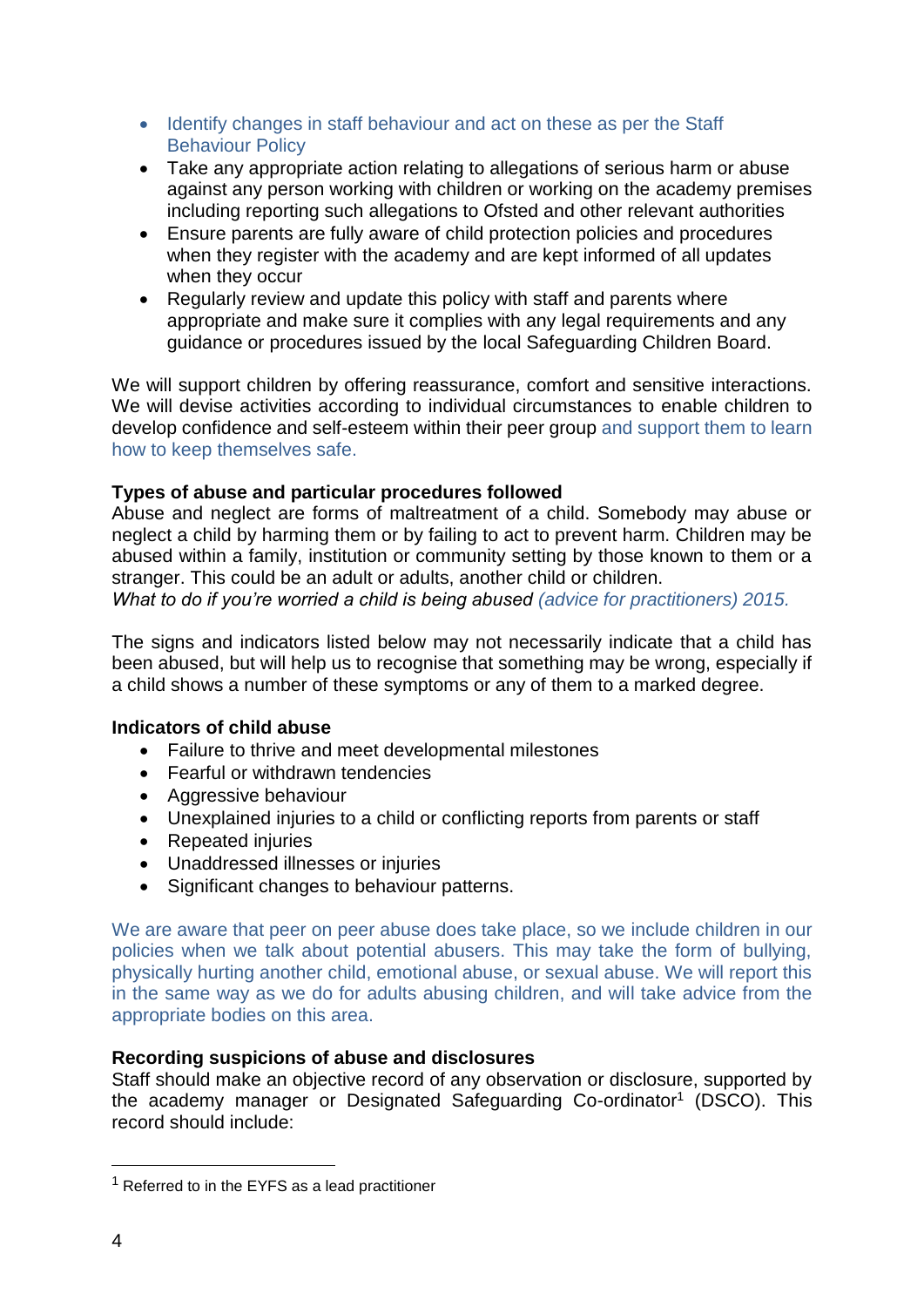- Child's name
- Child's address
- Age of the child and date of birth
- Date and time of the observation or the disclosure
- Exact words spoken by the child
- Exact position and type of any injuries or marks seen
- Exact observation of any incident including any concern was reported, with date and time; and the names of any other person present at the time
- Any discussion held with the parent(s) (where deemed appropriate).

These records should be signed by the person reporting this and the manager, dated and kept in a separate confidential file.

If a child starts to talk to an adult about potential abuse it is important not to promise the child complete confidentiality. This promise cannot be kept. It is vital that the child is allowed to talk openly and disclosure is not forced or words put into the child's mouth. As soon as possible after the disclosure details must be logged accurately.

It may be thought necessary that through discussion with all concerned the matter needs to be raised with the local authority children's social care team and Ofsted, and/or a Common Assessment Framework (CAF)\*\*\* (or form/process specific to Local Authority area) needs to be initiated. Staff involved may be asked to supply details of any information/concerns they have with regard to a child. The academy expects all members of staff to co-operate with the local authority children's social care, police, and Ofsted in any way necessary to ensure the safety of the children.

Staff must not make any comments either publicly or in private about the supposed or actual behaviour of a parent or member of staff.

# **Physical abuse**

Action needs to be taken if staff have reason to believe that there has been a physical injury to a child, including deliberate poisoning, where there is definite knowledge or reasonable suspicion that the injury was inflicted or knowingly not prevented. These symptoms may include bruising or injuries in an area that is not usual for a child, e.g. fleshy parts of the arms and legs, back, wrists, ankles and face.

Many children will have cuts and grazes from normal childhood injuries. These should also be logged and discussed with the academy manager.

Children may be abused physically through shaking or throwing. Other injuries may include burns or scalds. These are not usual childhood injuries and should always be logged and discussed with the academy manager.

# **Female genital mutilation**

This type of physical abuse is practised as a cultural ritual by certain ethnic groups and there is now more awareness of its prevalence in some communities in England including its effect on the child and any other siblings involved. Symptoms may include bleeding, painful areas, acute urinary retention, urinary infection, wound infection, septicaemia, incontinence, vaginal and pelvic infections with depression and posttraumatic stress disorder as well as physiological concerns. If you have concerns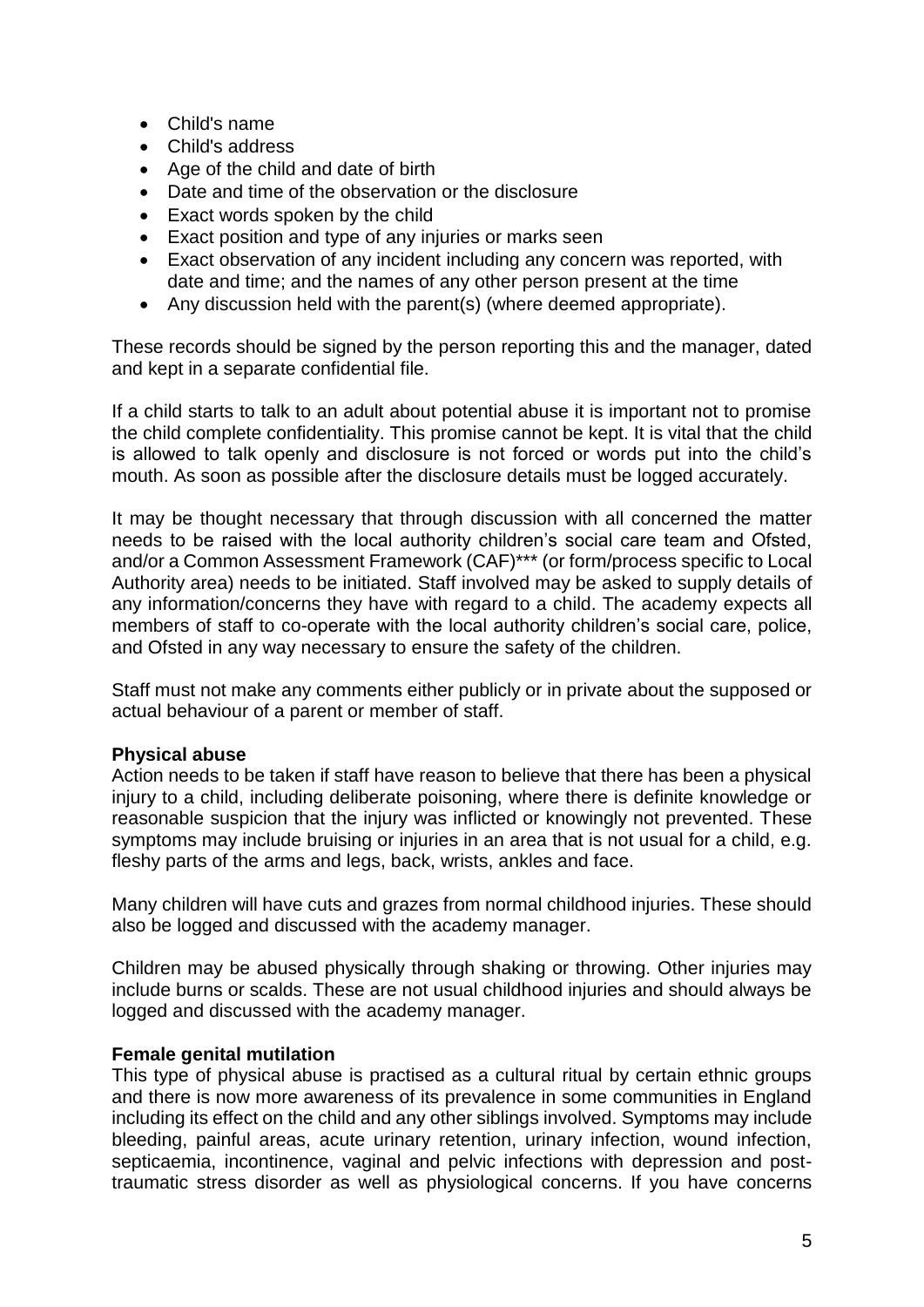about a child relating to this area, you should contact children's social care team in the same way as other types of physical abuse. There is a mandatory duty to report to police any case where an act of female genital mutilation appears to have been carried out on a girl under the age of 18, we will ensure this is followed in our setting.

# **Fabricated illness**

This is also a type of physical abuse. This is where a child is presented with an illness that is fabricated by the adult carer. The carer may seek out unnecessary medical treatment or investigation. The signs may include a carer exaggerating a real illness or symptoms, complete fabrication of symptoms or inducing physical illness, e.g. through poisoning, starvation, inappropriate diet. This may also be presented through false allegations of abuse or encouraging the child to appear disabled or ill to obtain unnecessary treatment or specialist support.

# **Procedure:**

- All signs of marks/injuries to a child, when they come into the setting or occur during time at the academy, will be recorded as soon as noticed by a staff member
- The incident will be discussed with the parent at the earliest opportunity, where felt appropriate
- Such discussions will be recorded and the parent will have access to such records
- If there are queries regarding the injury, the local authority children's social care team will be notified in line with procedures set out by the Local Safeguarding Children Board (LSCB).

# **Sexual abuse**

Action needs be taken if the staff member has witnessed an occasion(s) where a child indicated sexual activity through words, play, drawing, had an excessive preoccupation with sexual matters or had an inappropriate knowledge of adult sexual behaviour or language. This may include acting out sexual activity on dolls/toys or in the role play area with their peers, drawing pictures that are inappropriate for a child, talking about sexual activities or using sexual language or words. The child may become worried when their clothes are removed, e.g. if soiled or wet.

The physical symptoms may include genital trauma, discharge and bruises between the legs or signs of a sexually transmitted disease (STD). Emotional symptoms could include a distinct change in a child's behaviour. They may be withdrawn or overly extroverted and outgoing. They may withdraw away from a particular adult and become distressed if they reach out for them, but they may also be particularly clingy to a potential abuser so all symptoms and signs should be looked at together and assessed as a whole.

If a child starts to talk openly to an adult about abuse they may be experiencing the procedure below will be followed:

# **Procedure:**

- The adult should reassure the child and listen without interrupting if the child wishes to talk
- The observed instances will be detailed in a confidential report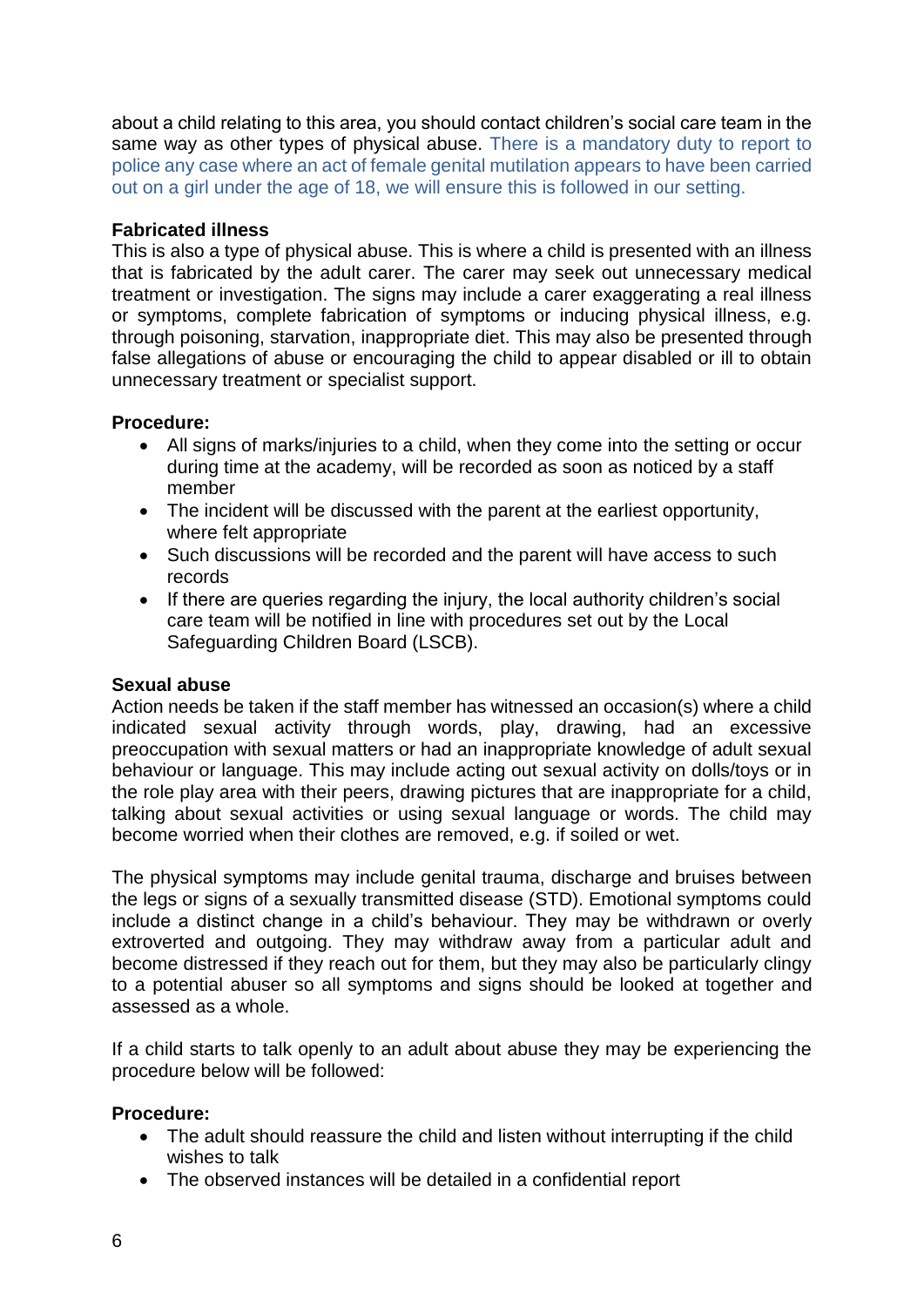- The observed instances will be reported to the academy manager or DSCO
- The matter will be referred to the local authority children's social care team.

We will be aware of the possibility of child sexual exploitation (CSE) and the signs and symptoms this may manifest as. If we have concerns we will follow the same procedures as for other concerns and we will record and refer as appropriate.

### **Emotional abuse**

Action should be taken if the staff member has reason to believe that there is a severe, adverse effect on the behaviour and emotional development of a child, caused by persistent or severe ill treatment or rejection.

This may include extremes of discipline where a child is shouted at or put down on a consistent basis, lack of emotional attachment by a parent, or it may include parents or carers placing inappropriate age or developmental expectations upon them. Emotional abuse may also be imposed through the child witnessing domestic abuse and alcohol and drug misuse by adults caring for them.

The child is likely to show extremes of emotion with this type of abuse. This may include shying away from an adult who is abusing them, becoming withdrawn, aggressive or clingy in order to receive their love and attention. This type of abuse is harder to identify as the child is not likely to show any physical signs.

#### **Procedure:**

- The concern should be discussed with the academy manager
- The concern will be discussed with the parent
- Such discussions will be recorded and the parent will have access to such records
- An Assessment Framework form may need to be completed
- If there are queries regarding the circumstances and/or the concerns relate to the parents the matter will be referred to the local authority children's social care team.

#### **Neglect**

Action should be taken if the staff member has reason to believe that there has been any type of neglect of a child (for example, by exposure to any kind of danger, including cold, starvation or failure to seek medical treatment, when required, on behalf of the child), which results in serious impairment of the child's health or development, including failure to thrive.

Signs may include a child persistently arriving at the academy unwashed or unkempt, wearing clothes that are too small (especially shoes that may restrict the child's growth or hurt them), or a child having an illness or identified special educational need or disability that is not being addressed by the parent. A child may also be persistently hungry if a parent is withholding food or not providing enough for a child's needs.

Neglect may also be shown through emotional signs, e.g. a child may not be receiving the attention they need at home and may crave love and support at the academy. They may be clingy and emotional. In addition, neglect may occur through pregnancy as a result of maternal substance abuse.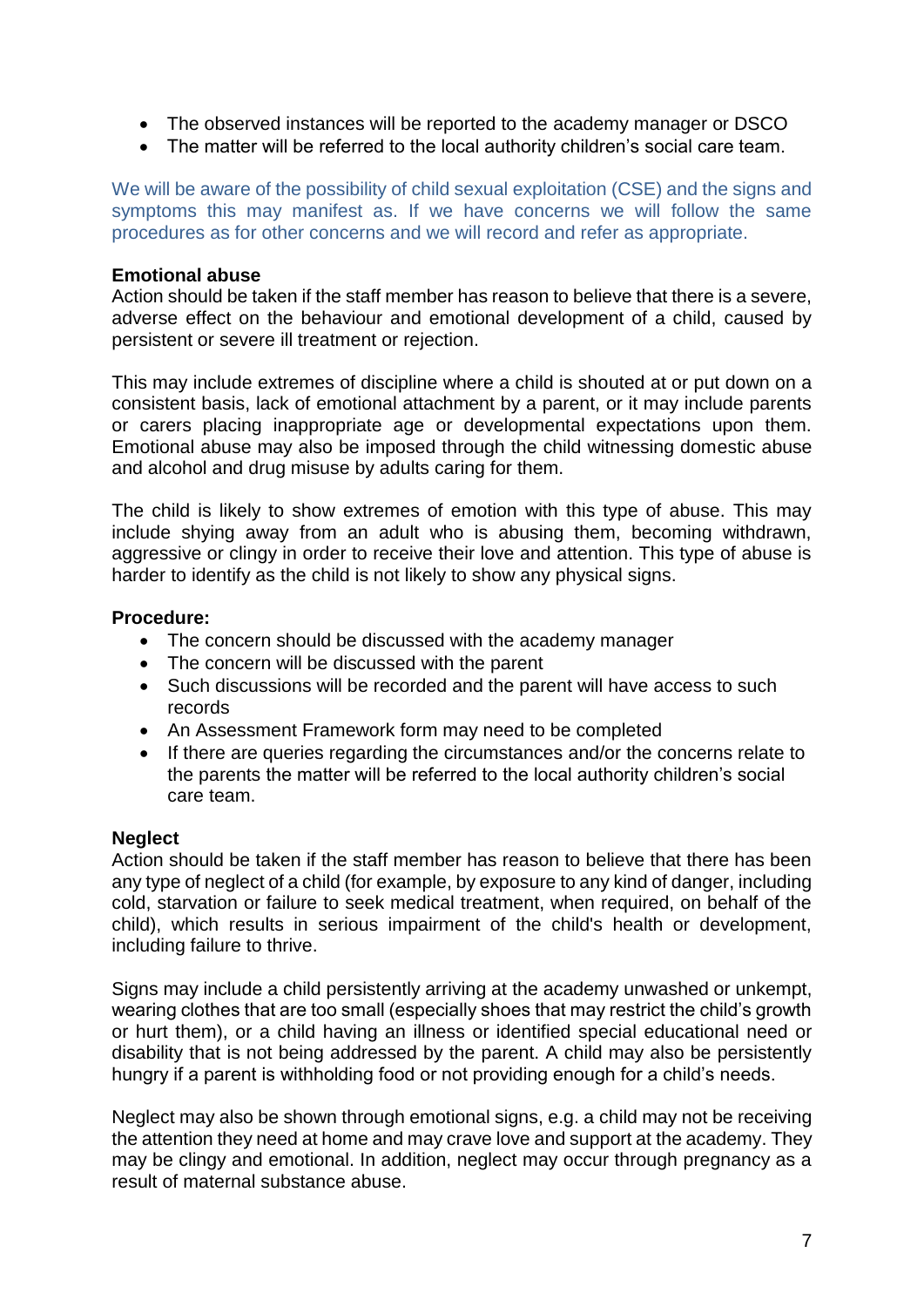# **Procedure:**

- The concern will be discussed with the parent
- Such discussions will be recorded and the parent will have access to such records
- An assessment form may need to be completed
- If there are queries regarding the circumstances the local authority children's social care team will be notified.

# **Monitoring children's attendance**

As part of our requirements under the statutory framework and guidance documents we are required to monitor children's attendance patterns to ensure they are consistent and no cause for concern.

Parents should please inform the academy prior to their children taking holidays or days off, and all sickness should be called into the academy on the day so the academy management are able to account for a child's absence.

This should not stop parents taking precious time with their children, but enables children's attendance to be logged so we know the child is safe.

# **Staffing and volunteering**

Our policy is to provide a secure and safe environment for all children. We only allow an adult who is employed by the academy to care for children and who has an enhanced clearance from the Disclosure and Barring Service (DBS) to be left alone with children. We do not allow volunteers to be alone with children or any other adult who may be present in the academy regardless of whether or not they have a DBS clearance.

All staff will attend child protection training and receive initial basic child protection training during their induction period. This will include the procedures for spotting signs and behaviours of abuse and abusers/potential abusers, recording and reporting concerns and creating a safe and secure environment for the children in the academy. During induction staff will be given contact details for the LADO (local authority designated officer), the local authority children's services team, the Local Safeguarding Children Board (LSCB) and Ofsted to enable them to report any safeguarding concerns, independently, if they feel it necessary to do so.

We have named persons within the academy who take lead responsibility for safeguarding and co-ordinate child protection and welfare issues, known as the Designated Safeguarding Co-ordinators (DSCO), there is always at least one designated person on duty during all opening hours of the setting.

These designated persons will receive comprehensive training at least every two years and update their knowledge on an ongoing basis, but at least once a year.

The academy DSCO's liaise with the Local Safeguarding Children Board (LSCB) and the local authority children's social care team, undertakes specific training, including a child protection training course, and receives regular updates to developments within this field. They in turn support the ongoing development and knowledge update of all staff on the team.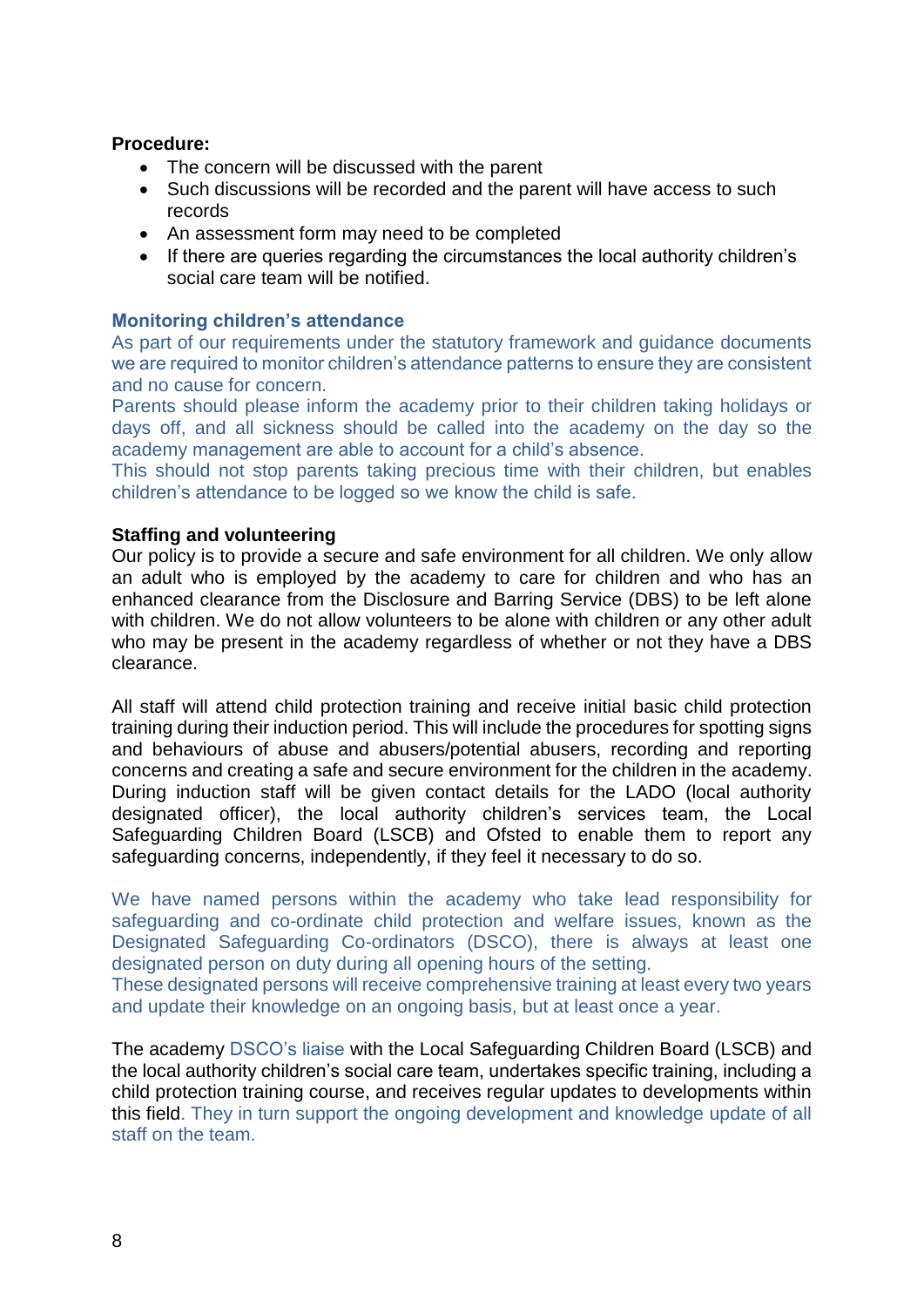Although, under the EYFS, we are only required to have one designated lead for safeguarding, for best practice and to ensure cover at all times, we have two designated leads in place. This enables safeguarding to stay high on our priorities at all times.

The Designated Safeguarding Co-ordinators (DSCO) at the Academy are: Sharon Willoughby and Ann Kelly.

- We provide adequate and appropriate staffing resources to meet the needs of all children
- Applicants for posts within the academy are clearly informed that the positions are exempt from the Rehabilitation of Offenders Act 1974. Candidates are informed of the need to carry out checks before posts can be confirmed. Where applications are rejected because of information that has been disclosed, applicants have the right to know and to challenge incorrect information
- We give staff members, volunteers and students regular opportunities to declare changes that may affect their suitability to care for the children. This includes information about their health, medication or about changes in their home life such as whether anyone they live with in a household has committed an offence or been involved in an incident that means they are disqualified from working with children
- This information is also stated within every member of staff's contract
- We request DBS checks on an annual basis/or we use the DBS update service to re-check staff's criminal history and suitability to work with children
- We abide by the requirements of the EYFS and any Ofsted guidance in respect to obtaining references and suitability checks for staff, students and volunteers, to ensure that all staff, students and volunteers working in the setting are suitable to do so
- We ensure we receive at least two written references BEFORE a new member of staff commences employment with us
- Volunteers do not work unsupervised
- We abide by the requirements of the Safeguarding Vulnerable Groups Act 2006 and the Childcare Act 2006 in respect of any person who is disqualified from providing childcare, is dismissed from our employment, or resigns in circumstances that would otherwise have led to dismissal for reasons of child protection concern
- We have procedures for recording the details of visitors to the academy and take security steps to ensure that we have control over who comes into the academy so that no unauthorised person has unsupervised access to the children
- All visitors/contractors will be supervised whilst on the premises, especially when in the areas, the children use
- As a staff team, we will be fully aware of how to safeguard the whole environment and be aware of potential dangers on the academy boundaries such as drones, Pokémon hotspots, strangers lingering. We will ensure the children remain safe at all times
- The Staff Behaviour Policy sits alongside this policy to enable us to monitor changes in behaviours that may cause concern. All staff sign up to this policy to ensure any changes are reported to management so we are able to support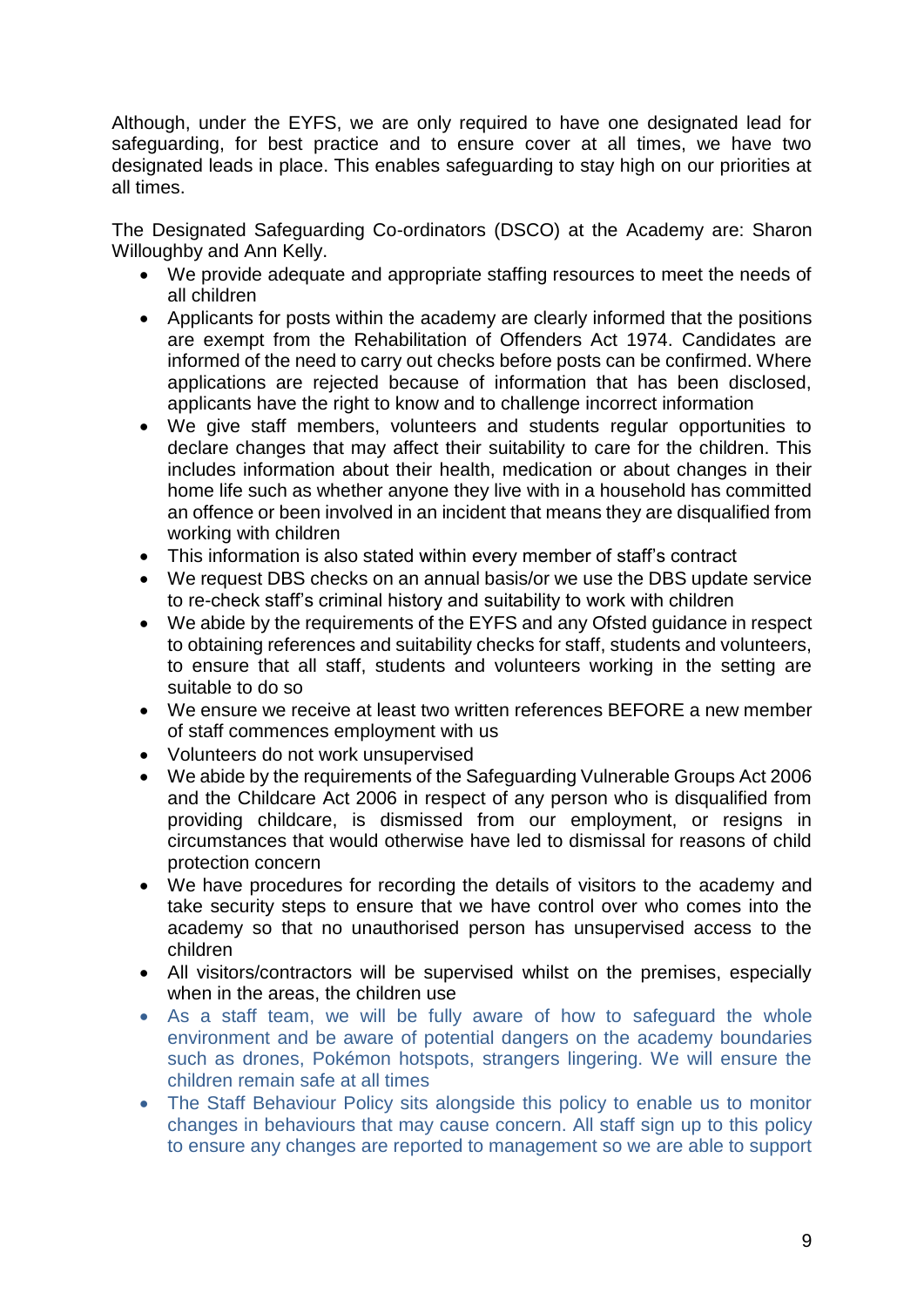the individual staff member and ensure the safety and care of the children is not compromised

- All staff have access to and comply with the whistleblowing policy which will enable them to share any concerns that may arise about their colleagues in an appropriate manner
- All staff will receive regular supervision meetings where opportunities will be made available to discuss any issues relating to individual children, child protection training and any needs for further support
- The deployment of staff within the academy allows for constant supervision and support. Where children need to spend time away from the rest of the group, the door will be left ajar or other safeguards will be put into action to ensure the safety of the child and the adult.

# **Informing parents**

Parents are normally the first point of contact. If a suspicion of abuse is recorded, parents are informed at the same time as the report is made, except where the guidance of the LSCB/ local authority children's social care team/police does not allow this. This will usually be the case where the parent or family member is the likely abuser or where a child may be endangered by this disclosure. In these cases, the investigating officers will inform parents.

# **Confidentiality**

All suspicions, enquiries and external investigations are kept confidential and shared only with those who need to know. Any information is shared in line with guidance from the LSCB.

# **Support to families**

The academy takes every step in its power to build up trusting and supportive relations among families, staff, students and volunteers within the setting.

The academy continues to welcome the child and the family whilst enquiries are being made in relation to abuse in the home situation. Parents and families will be treated with respect in a non-judgmental manner whilst any external investigations are carried out in the best interest of the child.

Confidential records kept on a child are shared with the child's parents or those who have parental responsibility for the child, only if appropriate in line with guidance of the LSCB with the proviso that the care and safety of the child is paramount. We will do all in our power to support and work with the child's family.

#### **Employees, students or volunteers of the academy or anyone working on the academy premises:**

We have a Staff Behaviour Policy in place that supports us to monitor staff and changes in their character. Staff are aware of the need to disclose changes to circumstance and use the whistle blowing policy where required.

If an allegation is made against a member of staff, student or volunteer or any other person who works on the academy premises regardless of whether the allegation relates to the academy premises or elsewhere, we will follow the procedure below.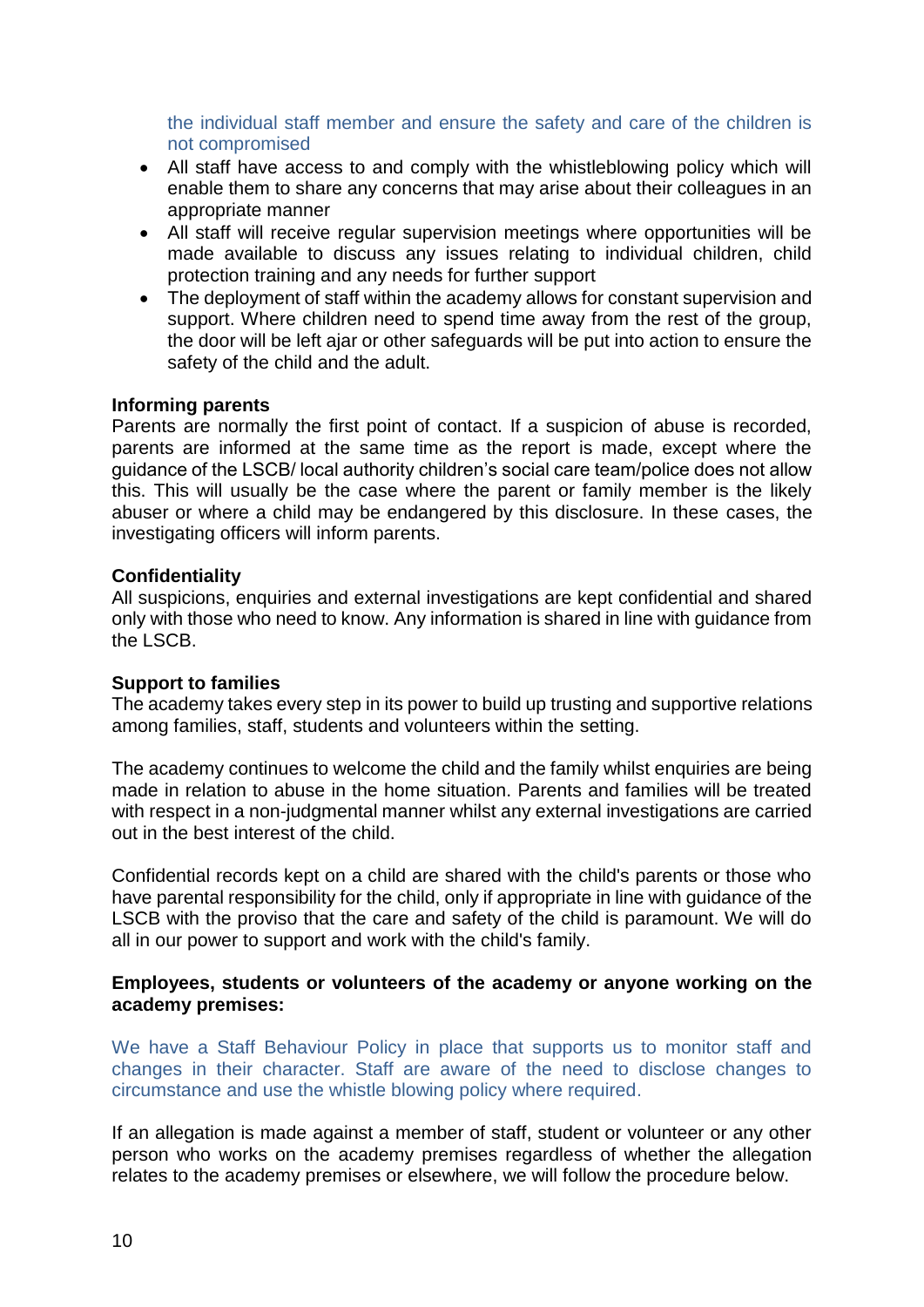The allegation should be reported to the senior manager on duty. If this person is the subject of the allegation then this should be reported to the owner/deputy manager instead.

The Local Authority Designated Officer (LADO), Ofsted and the LSCB will then be informed immediately in order for this to be investigated by the appropriate bodies promptly:

- The LADO will be informed immediately for advice and guidance
- If as an individual you feel this will not be taken seriously or are worried about the allegation getting back to the person in question then it is your duty to inform the LADO yourself directly
- A full investigation will be carried out by the appropriate professionals (LADO, Ofsted, LSCB) to determine how this will be handled
- The academy will follow all instructions from the LADO, Ofsted, LSCB and ask all staff members to do the same and co-operate where required
- Support will be provided to all those involved in an allegation throughout the external investigation in line with LADO support and advice
- The academy reserves the right to suspend any member of staff during an investigation
- All enquiries/external investigations/interviews will be documented and kept in a locked file for access by the relevant authorities
- Unfounded allegations will result in all rights being reinstated
- Founded allegations will be passed on to the relevant organisations including the local authority children's social care team and where an offence is believed to have been committed, the police, and will result in the termination of employment. Ofsted will be notified immediately of this decision. The academy will also notify the Disclosure and Barring Service (DBS) to ensure their records are updated
- All records will be kept until the person reaches normal retirement age or for 21 years and 3 months' if that is longer. This will ensure accurate information is available for references and future DBS checks and avoids any unnecessary reinvestigation
- The academy retains the right to dismiss any member of staff in connection with founded allegations following an inquiry
- Counselling will be available for any member of the academy who is affected by an allegation, their colleagues in the academy and the parents.

# **Extremism – the Prevent Duty**

Under the Counter-Terrorism and Security Act 2015 we have a duty to refer any concerns of extremism to the police (In Prevent priority areas the local authority will have a Prevent lead who can also provide support).

This may be a cause for concern relating to a change in behaviour of a child or family member, comments causing concern made to a member of the team (or other persons in the setting) or actions that lead staff to be worried about the safety of a child in their care.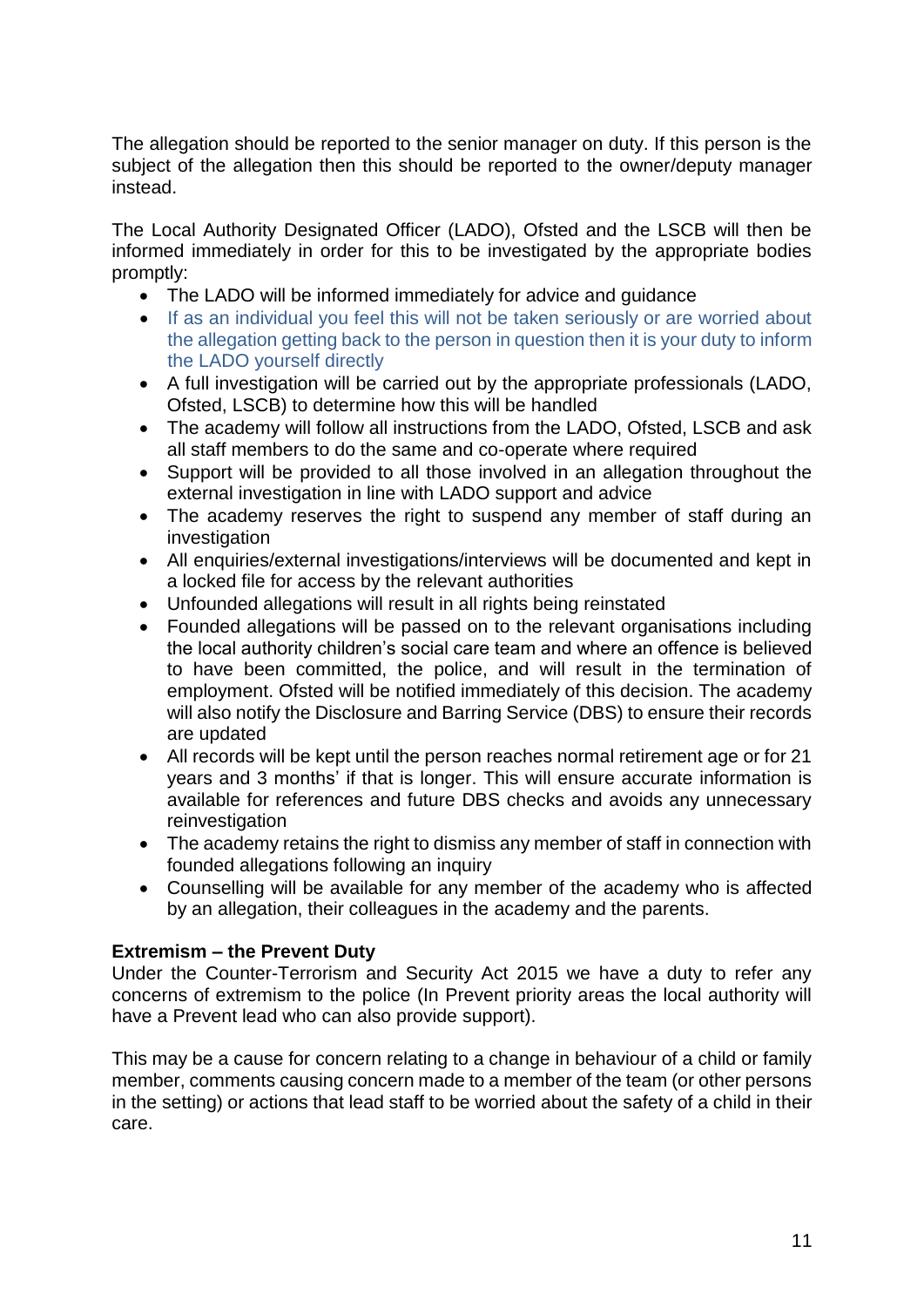Alongside this we will be alert to any early signs in children and families who may be at risk of radicalisation, on which we will act and document all concerns when reporting further.

# **e-Safety**

Our academy is aware of the growth of internet use and the advantages this can bring. However, it is also aware of the dangers and strives to support children, staff and families in using the internet safely.

Within the academy we do this by:

- Ensuring we have appropriate antivirus and anti-spyware software on all devices and updating them regularly
- Ensuring content blockers and filters are on our computers, laptops and any mobile devices
- Ensure management monitor all internet activities in the setting
- Using approved devices to record/photograph in the setting
- Never emailing personal or financial information
- Reporting emails with inappropriate content to the internet watch foundation (IWF www.iwf.org.uk)
- Ensuring children are supervised when using internet devices
- Integrating e-safety into academy daily practice by discussing computer usage 'rules' deciding together what is safe and what is not safe to do online
- Talking to children about 'stranger danger' and deciding who is a stranger and who is not, comparing people in real life situations to online 'friends'
- We encourage staff and families to complete a free online e-safety briefing which can be found at [https://moodle.ndna.org.uk](https://moodle.ndna.org.uk/course/index.php?categoryid=27)
- We abide by an acceptable use policy, ensuring staff only use the work IT equipment for matters relating to the children and their education and care. No personal use will be tolerated
- Children's screen time is monitored to ensure they remain safe online and have access to material that promotes their development. We will ensure that their screen time is within an acceptable level and is integrated within their programme of learning.

Our academy has a clear commitment to protecting children and promoting welfare. Should anyone believe that this policy is not being upheld, it is their duty to report the matter to the attention of the academy manager/owner at the earliest opportunity.

Contact Telephone Numbers:

**MASH** (Multi Agency Safeguarding Hub) **CADT** (Central Advice and Duty Team). Mon-Fri 9-5pm: **0151 606 2008** out of hours: **0151 677 6557**

**LADO** (Local Authority Designated Officer): **Suzanne Cottrell (Any allegation referral forms must be submitted to Suzanne within 24 hours of the concern arising)**